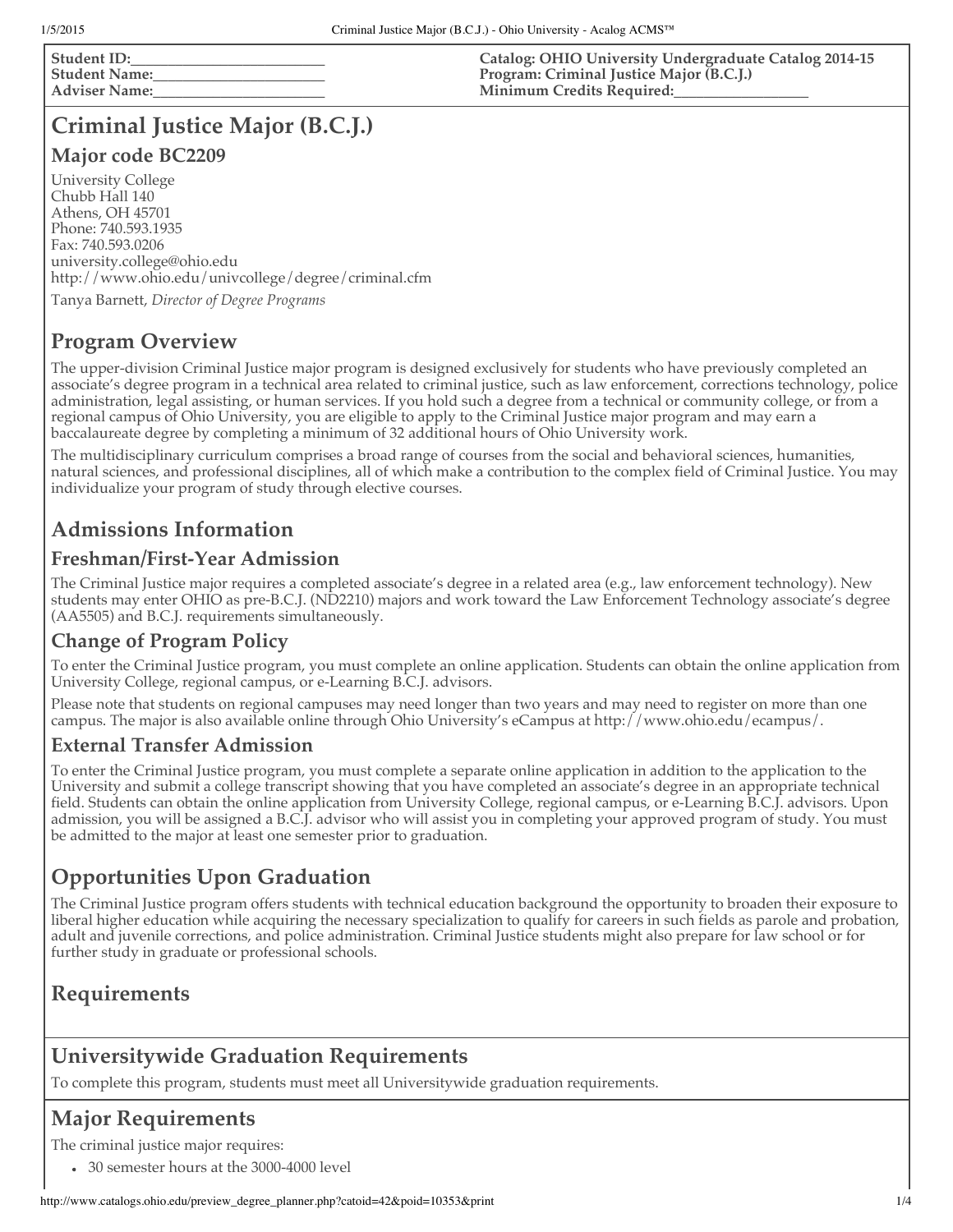#### 1/5/2015 Criminal Justice Major (B.C.J.) - Ohio University - Acalog ACMS™

- Fifty percent of the major must be completed through Ohio University
- A minimum 2.0 or higher GPA in the major and overall is required to graduate

## **Criminal Justice Core Requirements:**

Complete three of the following courses:

| Complete three of the following courses:                                                                         |                      |                   |       |               |
|------------------------------------------------------------------------------------------------------------------|----------------------|-------------------|-------|---------------|
| <b>Course Name</b>                                                                                               | <b>Credit Hours:</b> | <b>Term Taken</b> | Grade | <b>Gen Ed</b> |
| POLS 4010 - American Constitutional Law                                                                          | Credit Hours: 3      |                   |       |               |
| POLS 4040 - Civil Liberties                                                                                      | Credit Hours: 3      |                   |       |               |
| PSY 3520 - Social Psychology of Justice                                                                          | Credit Hours: 3      |                   |       |               |
| SOC 2600 - Criminal Justice                                                                                      | Credit Hours: 3      |                   |       |               |
| SOC 3600 - Criminology                                                                                           | Credit Hours: 3      |                   |       |               |
| SOC 3640 - Police and Society                                                                                    | Credit Hours: 3      |                   |       |               |
| SOC 3660 - Punishment and Society                                                                                | Credit Hours: 3      |                   |       |               |
|                                                                                                                  |                      |                   |       |               |
| <b>Criminal Justice Major Requirements:</b><br>Complete the requirements indicated for Areas I, II, III, and IV. |                      |                   |       |               |
| Area I: Basic Skills                                                                                             |                      |                   |       |               |
| Area I, Group A: Oral Communication:                                                                             |                      |                   |       |               |
| Complete one of the following courses:                                                                           |                      |                   |       |               |
| <b>Course Name</b>                                                                                               | <b>Credit Hours:</b> | <b>Term Taken</b> | Grade | Gen Ed        |
|                                                                                                                  | Credit Hours: 3      |                   |       |               |
| COMS 1030 - Fundamentals of Public Speaking                                                                      |                      |                   |       |               |
| COMS 2050 - Techniques of Group Discussion                                                                       | Credit Hours: 3      |                   |       |               |
| COMS 2060 - Communication in Interpersonal Relationships                                                         | Credit Hours: 3      |                   |       |               |
| Area I, Group B: Ethical Reasoning:                                                                              |                      |                   |       |               |
| Complete one of the following courses:                                                                           |                      |                   |       |               |
| <b>Course Name</b>                                                                                               | Credit Hours:        | <b>Term Taken</b> | Grade | Gen Ed        |
| PHIL 1300 - Introduction to Ethics                                                                               | Credit Hours: 3      |                   |       |               |
| PHIL 2350 - Business Ethics                                                                                      | Credit Hours: 3      |                   |       |               |
| PHIL 2400 - Social and Political Philosophy                                                                      | Credit Hours: 3      |                   |       |               |
| PHIL 3300 - Ethics                                                                                               | Credit Hours: 3      |                   |       |               |
| PHIL 3350 - Environmental Ethics                                                                                 | Credit Hours: 3      |                   |       |               |
| POLS 2700 - Introduction to Political Theory                                                                     | Credit Hours: 3      |                   |       |               |
| Area I, Group C: Statistical Reasoning:                                                                          |                      |                   |       |               |
| Complete one of the following courses:                                                                           |                      |                   |       |               |
| <b>Course Name</b>                                                                                               | <b>Credit Hours:</b> | <b>Term Taken</b> | Grade | Gen Ed        |
|                                                                                                                  |                      |                   |       |               |
| COMS 3520 - Empirical Research Applications in<br>Communication                                                  | Credit Hours: 3      |                   |       |               |
| <b>ECON 3810 - Economic Statistics</b>                                                                           | Credit Hours: 3      |                   |       |               |
| LET 3555 - Quantitative Applications in Criminal Justice<br>Research                                             | Credit Hours: 3      |                   |       |               |
| MATH 2500 - Introduction to Statistics                                                                           | Credit Hours: 4      |                   |       |               |
| PSY 2110 - Statistics for the Behavioral Sciences                                                                | Credit Hours: 4      |                   |       |               |
| QBA 2010 - Introduction to Business Statistics                                                                   | Credit Hours: 4      |                   |       |               |
|                                                                                                                  |                      |                   |       |               |
| Area I, Group D: Research Methods:<br>Complete one of the following courses:                                     |                      |                   |       |               |
|                                                                                                                  |                      |                   |       |               |
| <b>Course Name</b>                                                                                               | <b>Credit Hours:</b> | <b>Term Taken</b> | Grade | Gen Ed        |
|                                                                                                                  |                      |                   |       |               |
| COMS 3420 - Field Research Methods in Communication                                                              | Credit Hours: 3      |                   |       |               |
| LET 3550 - Criminal Justice Research Methods                                                                     | Credit Hours: 3      |                   |       |               |
| PSY 2120 - Research Methods in Psychology                                                                        | Credit Hours: 4      |                   |       |               |

http://www.catalogs.ohio.edu/preview\_degree\_planner.php?catoid=42&poid=10353&print 2/4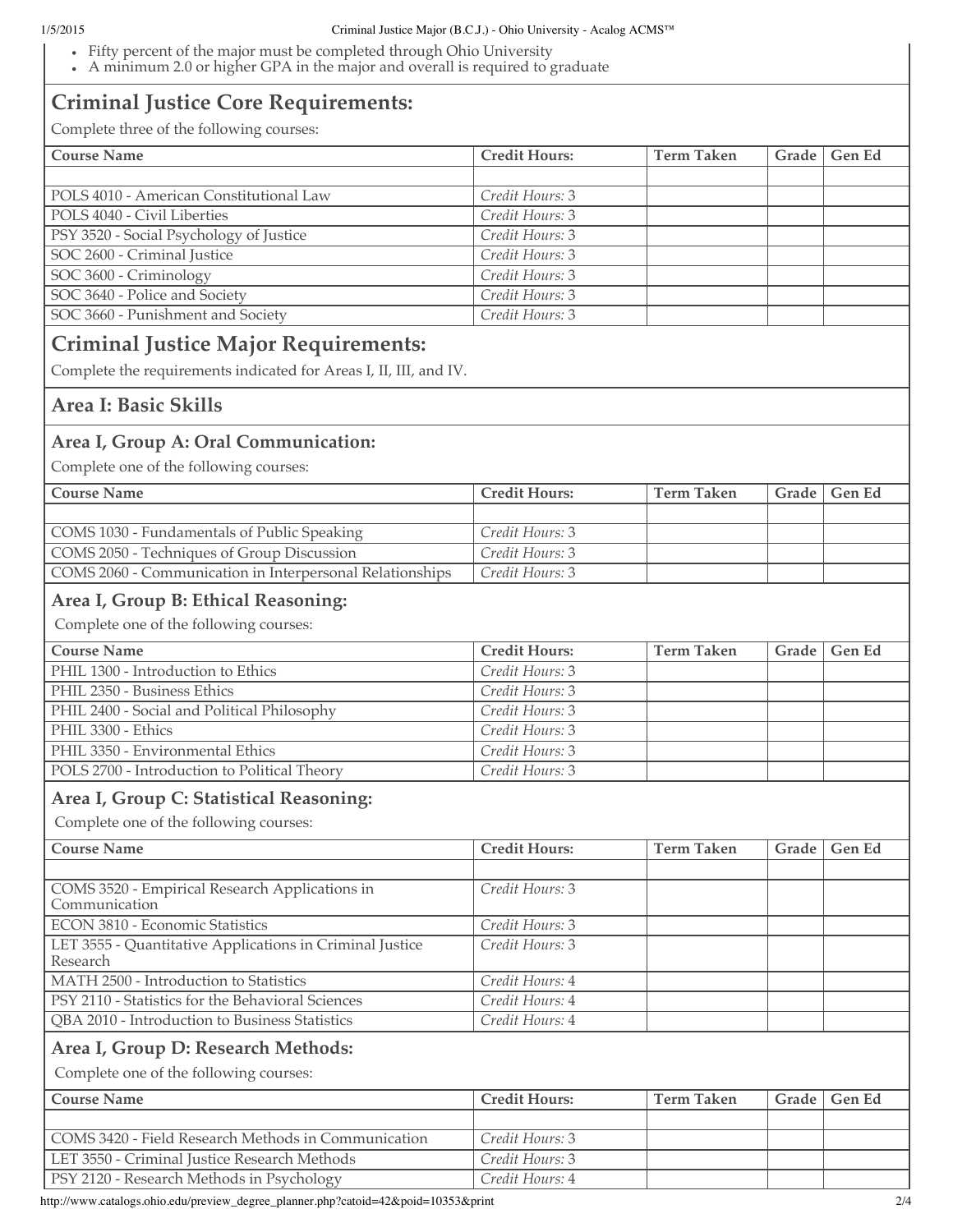| SOC 3500 - Elementary Research Techniques                    | Credit Hours: 3      |                   |       |        |  |  |  |  |
|--------------------------------------------------------------|----------------------|-------------------|-------|--------|--|--|--|--|
| SW 3940 - Research Methods in Social Work                    | Credit Hours: 3      |                   |       |        |  |  |  |  |
| Area II: Cultural, Legal and Political Issues                |                      |                   |       |        |  |  |  |  |
| Area II, Group A: Diversity and Intercultural Understanding: |                      |                   |       |        |  |  |  |  |
| Complete one of the following courses:                       |                      |                   |       |        |  |  |  |  |
| <b>Course Name</b>                                           | <b>Credit Hours:</b> | <b>Term Taken</b> | Grade | Gen Ed |  |  |  |  |
|                                                              |                      |                   |       |        |  |  |  |  |
| AAS 2540 - History of Injustice in the United States         | Credit Hours: 3      |                   |       |        |  |  |  |  |
| <b>COMS 1100 - Communication Among Cultures</b>              | Credit Hours: 3      |                   |       |        |  |  |  |  |
| COMS 4100 - Cross-Cultural Communication                     | Credit Hours: 3      |                   |       |        |  |  |  |  |
| COMS 4110 - Communicating with People with Disabilities      | Credit Hours: 3      |                   |       |        |  |  |  |  |
| COMS 4200 - Gender and Communication                         | Credit Hours: 3      |                   |       |        |  |  |  |  |
| HIST 3150 - Survey of African American History               | Credit Hours: 3      |                   |       |        |  |  |  |  |
| POLS 3520 - International Peace                              | Credit Hours: 3      |                   |       |        |  |  |  |  |
| POLS 4190 - Gay and Lesbian Politics                         | Credit Hours: 3      |                   |       |        |  |  |  |  |
| POLS 4210 - The Politics of Law and Sexuality                | Credit Hours: 3      |                   |       |        |  |  |  |  |
| SOC 3290 - Race and Ethnic Relations                         | Credit Hours: 3      |                   |       |        |  |  |  |  |
| SOC 4240 - Urban Sociology                                   | Credit Hours: 3      |                   |       |        |  |  |  |  |
| SOC 4700 - Sociology of Gender                               | Credit Hours: 3      |                   |       |        |  |  |  |  |
| SOC 4710 - Gender and Justice                                | Credit Hours: 3      |                   |       |        |  |  |  |  |
| WGS 1000 - Introduction to Women's and Gender Studies        | Credit Hours: 3      |                   |       |        |  |  |  |  |
| Area II, Group B: Political and Legal Issues:                |                      |                   |       |        |  |  |  |  |
| Complete one of the following courses:                       |                      |                   |       |        |  |  |  |  |
|                                                              |                      |                   |       |        |  |  |  |  |
| <b>Course Name</b>                                           | <b>Credit Hours:</b> | <b>Term Taken</b> | Grade | Gen Ed |  |  |  |  |
| COMS 3601 - Courtroom Rhetoric                               | Credit Hours: 3      |                   |       |        |  |  |  |  |
| PHIL 4420 - Philosophy of Law                                | Credit Hours: 3      |                   |       |        |  |  |  |  |
| POLS 2200 - The Politics of Law                              | Credit Hours: 3      |                   |       |        |  |  |  |  |
| POLS 3060 - Politics of Appalachia                           | Credit Hours: 3      |                   |       |        |  |  |  |  |
| POLS 3200 - Urban Politics                                   | Credit Hours: 3      |                   |       |        |  |  |  |  |
| SOC 3090 - Sociology of Appalachia                           | Credit Hours: 3      |                   |       |        |  |  |  |  |
| SOC 4320 - Political Sociology                               | Credit Hours: 3      |                   |       |        |  |  |  |  |
| SW 3602 - Social Welfare Policy                              | Credit Hours: 3      |                   |       |        |  |  |  |  |
|                                                              |                      |                   |       |        |  |  |  |  |
| Area III: Understanding Human Behavior and Social Problems   |                      |                   |       |        |  |  |  |  |
| Area III, Group A: Theories of Behavior:                     |                      |                   |       |        |  |  |  |  |
| Complete one of the following courses:                       |                      |                   |       |        |  |  |  |  |
| <b>Course Name</b>                                           | Credit Hours:        | <b>Term Taken</b> | Grade | Gen Ed |  |  |  |  |
|                                                              |                      |                   |       |        |  |  |  |  |
| COMS 4410 - Communication in the Family                      | Credit Hours: 3      |                   |       |        |  |  |  |  |
| PSY 2410 - Child and Adolescent Psychology                   | Credit Hours: 3      |                   |       |        |  |  |  |  |
| PSY 2710 - Abnormal Psychology                               | Credit Hours: 3      |                   |       |        |  |  |  |  |
| PSY 2720 - Psychology of Personality                         | Credit Hours: 3      |                   |       |        |  |  |  |  |
| PSY 3220 - Learning                                          | Credit Hours: 3      |                   |       |        |  |  |  |  |
| PSY 3330 - Human Judgment and Decision Making                | Credit Hours: 3      |                   |       |        |  |  |  |  |
| PSY 3430 - Psychological Disorders of Childhood              | Credit Hours: 3      |                   |       |        |  |  |  |  |
| SOC 2100 - Introduction to Social Psychology                 | Credit Hours: 3      |                   |       |        |  |  |  |  |
| SOC 2110 - Collective Behavior                               | Credit Hours: 3      |                   |       |        |  |  |  |  |
| SOC 2610 - Deviant Behavior                                  | Credit Hours: 3      |                   |       |        |  |  |  |  |
| SOC 3150 - Social Identities                                 | Credit Hours: 3      |                   |       |        |  |  |  |  |
| SOC 4650 - Social Change                                     | Credit Hours: 3      |                   |       |        |  |  |  |  |
|                                                              |                      |                   |       |        |  |  |  |  |

# **Area III, Group B: Social Problems:**

Complete one of the following courses:

http://www.catalogs.ohio.edu/preview\_degree\_planner.php?catoid=42&poid=10353&print 3/4